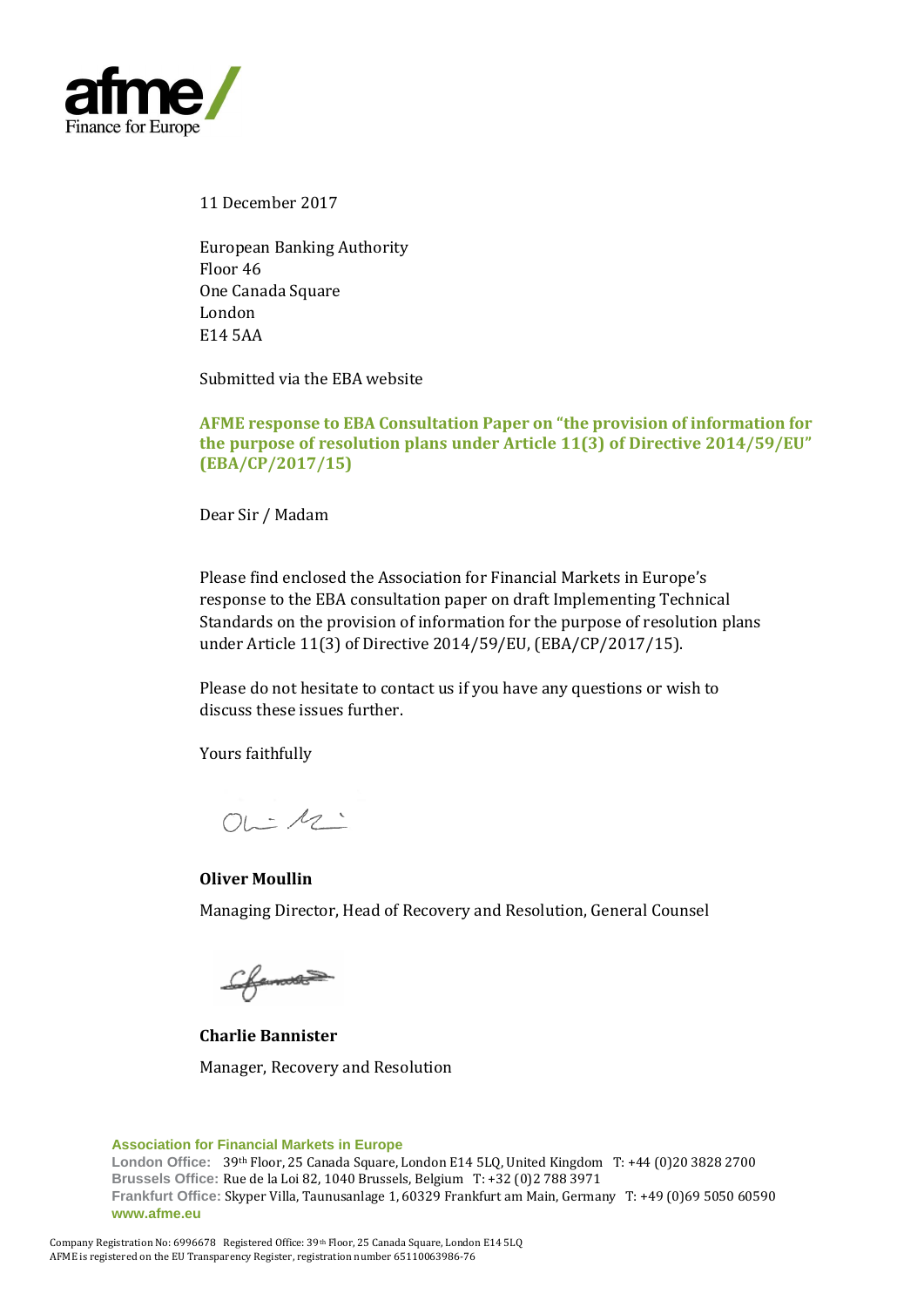# **AFME consultation response EBA consultation paper - resolution planning templates**  (EBA/CP/2017/15)December 2017

#### **Introduction**

The Association for Financial Markets in Europe (AFME) <sup>1</sup> welcomes the opportunity to comment on the EBA's consultation paper regarding the provision of information for the purpose of resolution plans.

We welcome the EBA´s review of the set of templates that entities will have to send to their resolution authorities. Since the 2014-2015 ITS on information for resolution plans, resolution authorities have developed and gained broad experience in preparing and refining their information requirements. Entities are subject to intense and broad information requirements. Being ready for producing this information is among the top priorities of banks. We therefore strongly support the EBA´s intention to avoid duplicating reporting, as this is one of the most time-consuming tasks entities currently face. Improving the harmonisation and simplification of these regulatory requests within the Union is an important step to further improving the Single Market.

Nevertheless, we have significant concerns with aspects of the proposals put forward within the consultation paper. In particular the implementation of these new templates for submission in H1 2019 on 2018 data, and the proposed steady-state remittance date of 31 March. There is concern around the lead-time for firms to update or build IT systems to accommodate the changes to the templates and submission formats. There is also significant concern around the 31 March remittance date, as this leaves an insufficient amount of time for data from 31 December to be prepared, checked, and to make its way through internal governance processes.

Further to this we are also concerned with the need to submit certain templates annually given that the data in areas are static, but would still entail significant burdens on firms, particularly around the governance of submitting any data regardless of whether it is the same as before. We believe that this is disproportionate and should be reviewed. We set out these concerns in more detail below in answer to question 1.

We would like to ask the EBA for more clarification with regards to how a revision of the EBA templates avoids duplication. In particular in paragraph 30 of section 3, the sentence "as long as the minimum information items are collected in line with the definitions, instructions and specifications as set out in the ITS, resolution authorities will be able to collect additional information at the same time". We understand that this will be the case, as the ability of the resolution authority to seek more information is set within the level 1 text, however it is not clear how the updated EBA templates for minimum information will interact with existing additional requests for information not included in the minimum set.

We appreciate the effort of the EBA<sup>2</sup> to distinguish between MPE and SPE resolution strategies. However, paragraph 2 is confusing when applied to MPE resolution strategies as it concedes a relevant role to the Group Level Resolution Authority (GLRA).

Our understanding of the BRRD is that, although it envisages a key role for the GLRA in the collection of resolution information, via the union parent undertaking (article 13(1)), it also allows for a balance in this for MPE firms. The GLRA should only collect information relating to

 $\overline{a}$ 

**2**

<sup>1</sup>AFME represents a broad array of European and global participants in the wholesale financial markets. Its members comprise pan-EU and global banks as well as key regional banks, brokers, law firms, investors and other financial market participants. We advocate stable, competitive, sustainable European financial markets that support economic growth and benefit society. AFME is the European member of the Global Financial Markets Association (GFMA) a global alliance with the Securities Industry and Financial Markets Association (SIFMA) in the US, and the Asia Securities Industry and Financial Markets Association (ASIFMA) in Asia.

<sup>2</sup> As compared to the previous ITS of 2015.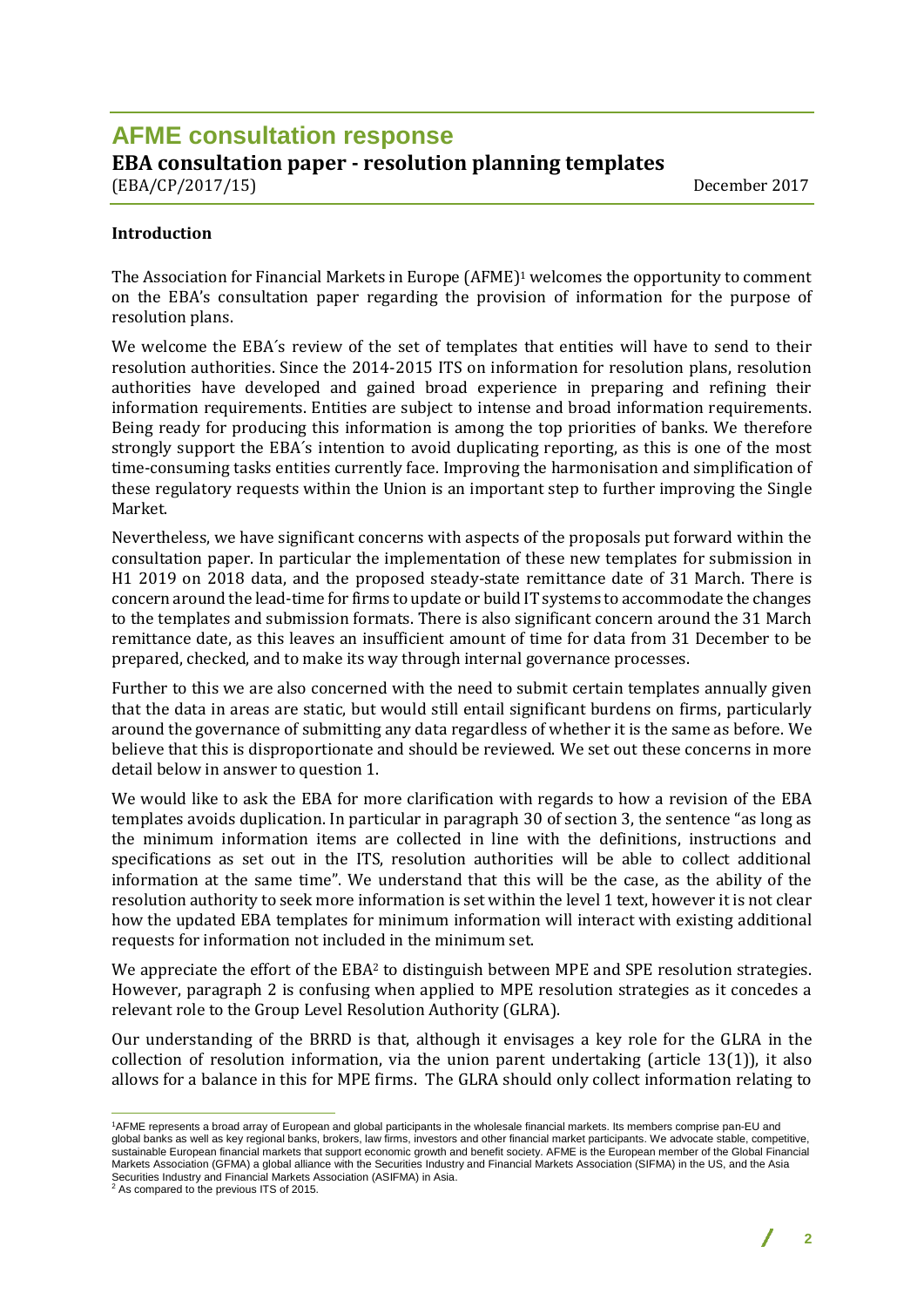group entities to the extent that this is required for resolution planning at EU level (article 13(1)). Moreover, the directive is clear that resolution authorities of subsidiaries have a key role to play in the drawing up of group-level resolution plans (article 12(1)) and allows resolution authorities responsible for subsidiaries to make their own decision on resolution plans for the entities under their jurisdiction (article 13(6)) if a joint decision cannot be reached. Therefore, in the case of MPE firms this means that the resolution authority of the subsidiary (the local resolution authority) should take the lead in collecting information and share this with the GLRA. The GLRA can ask for additional information if it is required and justified.

The scope of the data collection – and diagram 1 in the consultation paper – is not clear. We therefore would like to ask the EBA to be more specific about which firms it is expecting to submit which templates and for what purpose. Clarity is essential prior to any investment being made to enhance data collection and submission systems. In our view the default should be that information relevant to the setting of the resolution strategy, drawing up a plan and setting MREL at the local resolution group level should be collected by the local resolution authority. Additional information should only be requested by the GLRA where there is a clear rationale for this.

In addition to this, the BRRD is clear that where information is already submitted to competent authorities, resolution authorities should seek this directly from the competent authorities (article 11(2)).

Further to this, the level of compliance needs to be clarified. Different levels of compliance are mentioned throughout the document: at Union parent undertaking level, resolution entity level on an individual basis, consolidated or sub-consolidated basis for the resolution group. The consultation should also further clarify whether it refers to resolution plans of resolution groups or to group resolution plans.

In line with our above-stated views, we answer below the questions put forward in the EBA consultation paper.

#### *1. Would the envisaged remittance date (31 May to be progressively advanced to 31 March) be appropriate for all templates? If not, please justify your answer and indicate, template by template, the alternative remittance date you would suggest.*

AFME is of the firm view that a 31 March remittance date is not appropriate given the tight timeframe many firms will have to sufficiently complete the templates, and that the first submissions of new templates in 2019 may also be too soon.

Submission of new data via XBRL, with built in validations, will require some elements of IT build and greater data governance than has previously been the case. This needs to be designed, built and tested prior to use and, depending on the size of the institution, we estimate will take a minimum of 18 months from the publication of the final standards. Ordinarily firms would want to 'dry run' data submissions on the new system prior to it becoming live. If other work is going on to the same timescales - and UK firms will be putting in place the resolution valuation capabilities required by the Bank of England - firms will be stretched. We think that submission in 2019 using the new templates and on the new system does not allow a reasonable time for implementation and would advocate for a longer transitional period.

There are some critical issues with the choice of 31 March as a steady state remittance date. Block 2 and Block 3 templates require harmonisation with both the Financial Statements and the FINREP and COREP reports. These reports would be available at a time that would leave a very strict and challenging window to perform the qualitative assessments.

Further to this the Group's Critical Services assessment requested in the template R. 08.00 may not be available with reference to the latest data as of the most recent 31 December. The data gathering, and subsequent analysis, are part of a process whose degree of complexity does not allow the provision of the requested data with such a short and strict deadline. Since the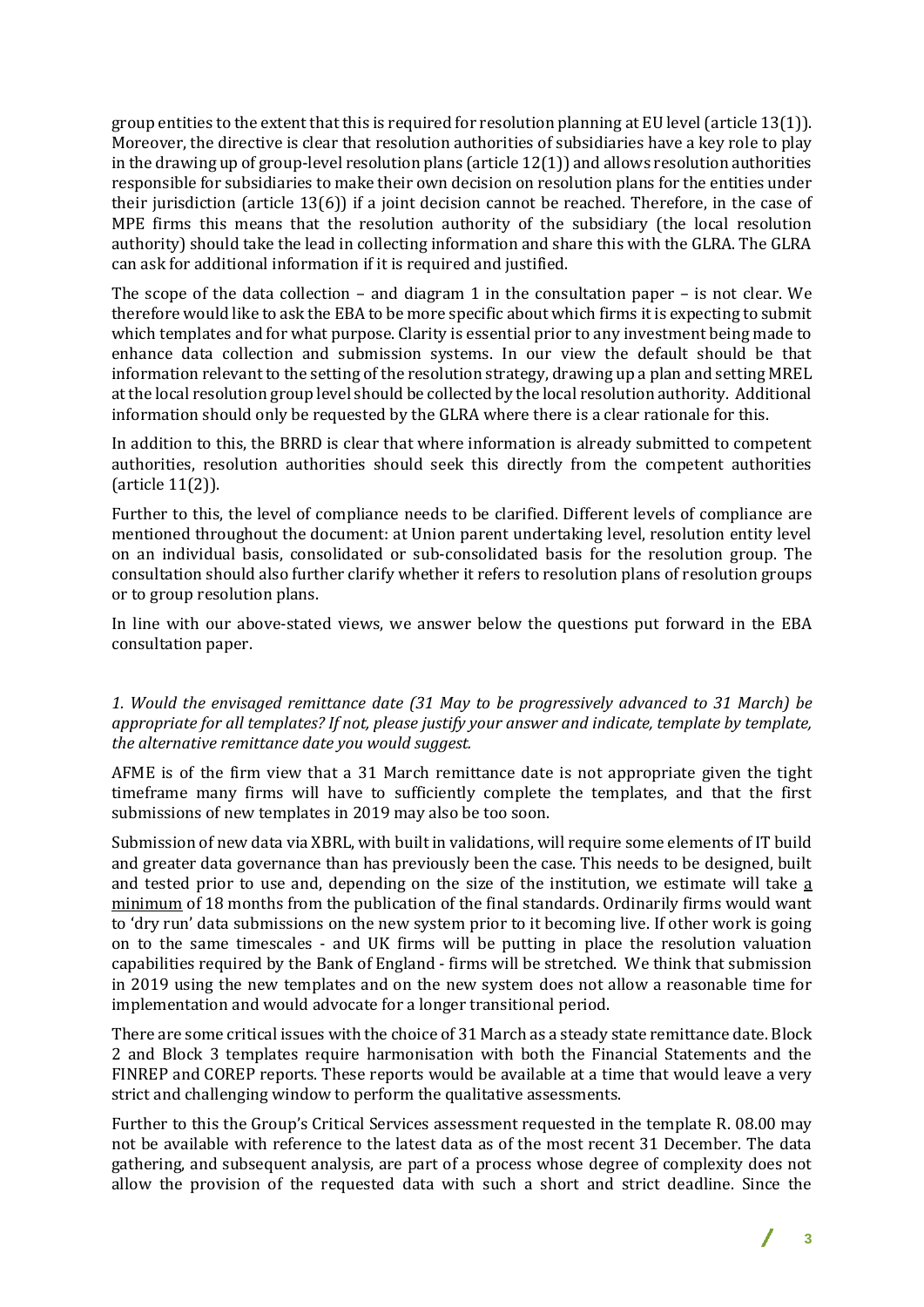assessment is part of the Group's Recovery Plan, whose deadline is the end of September, it would only be possible to provide the information with reference to the earlier 31 December without missing the deadline.

A three-month window for firms to compile the necessary data is also not sufficient for submissions to go through the appropriate internal governance procedures within large systemic banks – particularly those with a widespread geographical footprint. This does not seem to have been taken into consideration in setting the proposed remittance date of 31 March, and we would strongly recommend that this be factored into discussions going forward.

The reporting dates and frequency of reporting should be interpreted without prejudice to the simplified obligations regime. Pursuant to article 4(b) BRRD, authorities should have the discretion to set different reporting timeframes, including a different frequency, in relation to firms that are subject to simplified obligations and whose failure would have a very limited impact, if any, on financial markets.

It is important that firms are given a reasonable amount of time to complete the new EBA templates when they become effective. As the proposed EBA templates set minimum reporting obligations and authorities may modify the templates to include additional data points, we would recommend that the final policy sets a minimum period between the date firms receive the templates from resolution authorities and the date for submission of these templates. Such an approach would be consistent with the objective of proportionality underlying this EBA consultation paper.

We therefore recommend that the remittance date should not be brought forward to 31 March but should instead be harmonised to a 31 May submission deadline for all templates. A 31 March remittance date would likely lead to a strain on internal resources within banking groups and would provide insufficient time for firms to submit the most recent 31 December data. We should highlight that a 31 May remittance date does not stop firms from submitting populated templates early where they can, but will at least give firms the flexibility to plan accordingly.

Further to this, we strongly recommend that templates with more static information should be reported every two years rather than every year. An expectation to submit certain data on an annual basis is disproportionate and we question the benefit this provides authorities if the data has not changed. The governance surrounding any data submission is significant and this does not change even where the data to be provided is still the same. The substantial burden on firms is therefore not lessened by data being static, and it is simply not the case that firms can submit the same data without such internal processes taking place.

We recognise that resolution plans are required by law to be reviewed on an annual basis, however this does not necessarily require the full suite of resolution information to be submitted to the same frequency, particularly in areas where no changes have been observed. We strongly recommend that firms be permitted to submit templates with static data once every two years to take account of these concerns, whilst still satisfying authorities' demands for such information – a practice that is currently permissible in several key jurisdictions.

#### *2. Are there any technical obstacles or inconsistencies in the template 'R 01.00 - Organisational structure (R-ORG)' which would prevent you from, or make it disproportionate for you, to report the information required thereby?*

We would appreciate further clarification on the level and scope of reporting. In particular the EBA draft defines it as "*EU Parent level - all entities in the accounting consolidation and exceeding minimum relevance thresholds (0.5 % of group total assets, total liabilities, total RWA or total CET1) calculated on a prudentially consolidated level.*" These thresholds appear too low if compared with the purposes of a banking group resolution; therefore, we believe that thresholds should be higher e.g. they could be in line with the threshold already set by Single Resolution Board (SRB)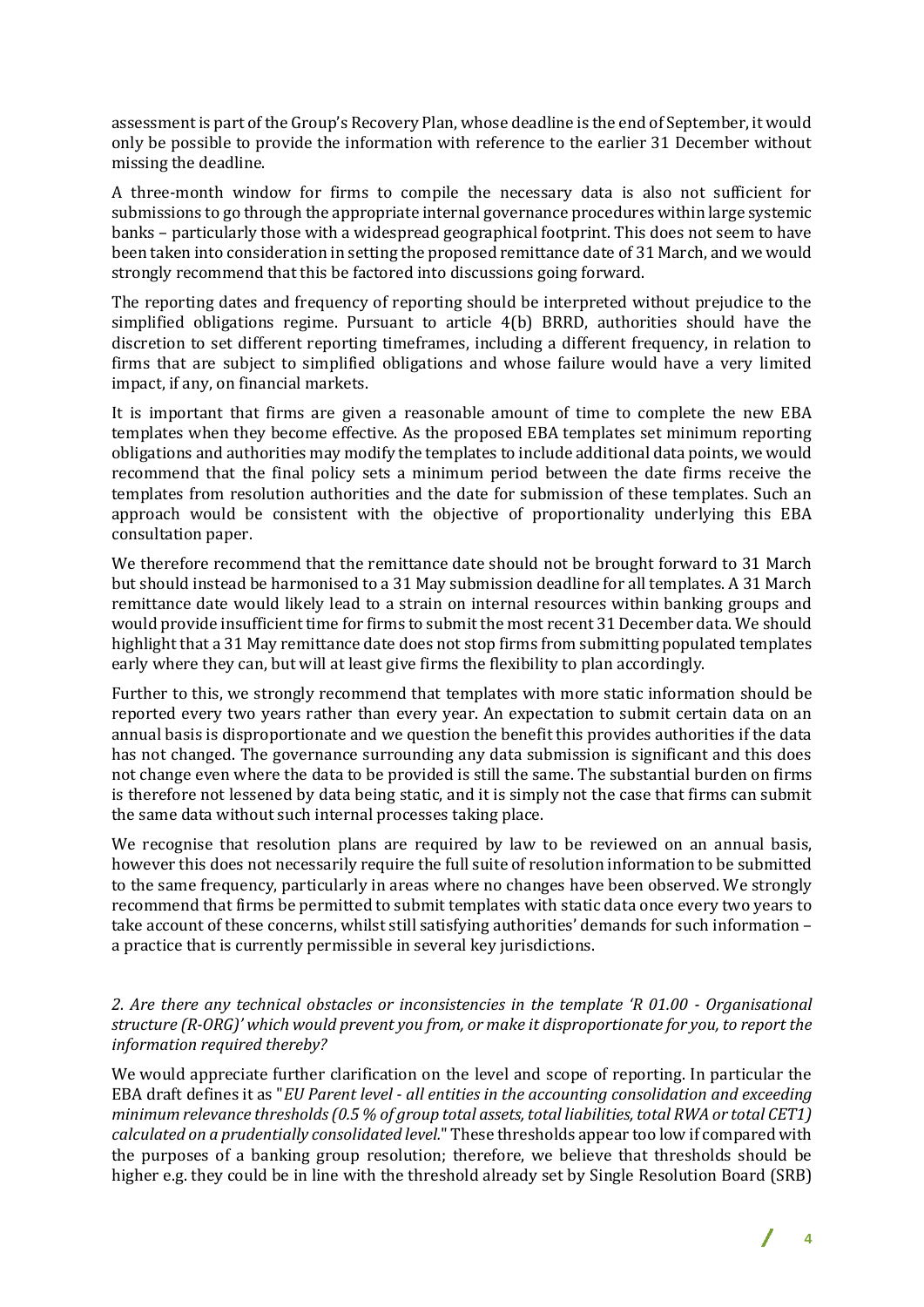for the Liability Data Template (5% of the group's risk exposure amount, leverage exposure or total operating income).

Further to this we note that Annex I, "Index" makes reference to template R-ENT "Information about the entity" which does not seem to be included in the excel templates or mentioned in the consultation paper itself. We would therefore like to seek clarification as to whether this template is missing or whether it has been removed completely.

*3. Are there any technical obstacles or inconsistencies in the second block of templates (R 02.00 - Liability Structure (R-LIAB), R 03.00 - Own funds (ROWN), R 04.00 - Intragroup financial interconnections (R-IFC), major counterparties, R 06.00 - Deposit insurance (R-DIS)) which would prevent you or make it disproportionate for you to report the information required thereby?*

In the template 'R. 02.00 - Liability Structure', we would suggest that a line should be added to report "senior non-preferred liabilities". Otherwise, "senior non-preferred liabilities" may have to be reported in line 370 – 'Subordinated liabilities (not recognised as own funds)'. Moreover, cells that should not be filled in because the data requested are not regulatorily possible should be shaded (for example, covered deposits with credit institutions counterparties).

In the template 'R. 03.00 - Own funds requirements', the instructions state that the credit institutions which are waived from own funds requirements on a solo basis must report their contribution to the prudential own funds, but it is unclear what it means regarding own funds requirements. Besides, for all credit institutions subject to own funds requirements, data required in the template R. 03.00 are already sent to the ECB, or even are data provided by the ECB to institutions (e.g. Pillar 2 requirements). We suggest deleting this template to limit the administrative burden.

In the template 'R. 04.00 - Intragroup financial connectedness', the instructions should clarify that the expected amounts to be filled in must be aggregated by counterparties and not reported for each transaction, and that resolution authorities should not ask for transactional data in the objective of limiting the burden on institutions.

Regarding template 'R. 06.00 – Deposit Insurance' the required information should be already available to the relevant national deposit guarantee funds, and therefore this information should be requested from them to minimise the burden of duplication of reporting on firms.

A formal clarification on the relationships between these templates and the ones requested by the SRB is highly desirable. We believe that the granular information requested on the basis of the SRB Liability Data Templates 04, 05, 06, 07, 08 should no longer be necessary. Collecting information on liabilities issued to legally and economically connected clients appears difficult, especially in case of bearer bonds which are hardly traceable when transferred.

We also suggest that the request for information on large exposures is removed as banks already provide all the necessary information through the COREP process.

One further comment we have relates to the drafting of the proposed ITS, specifically Article 4 (e) on page 23 of the consultation. It appears to be missing the reference to the template, which we believe should refer to template R. 06.00.

*4. Are there any technical obstacles or inconsistencies in the third block of templates (critical functions and core business lines, R 08.00 - Critical services (R-SERV), FMI services, critical information systems) which would prevent you or make it disproportionate for you to report the information required thereby?*

Regarding the third block of templates, there are some inconsistencies with templates R. 07.00 and R. 08.00. We set out our views on these below;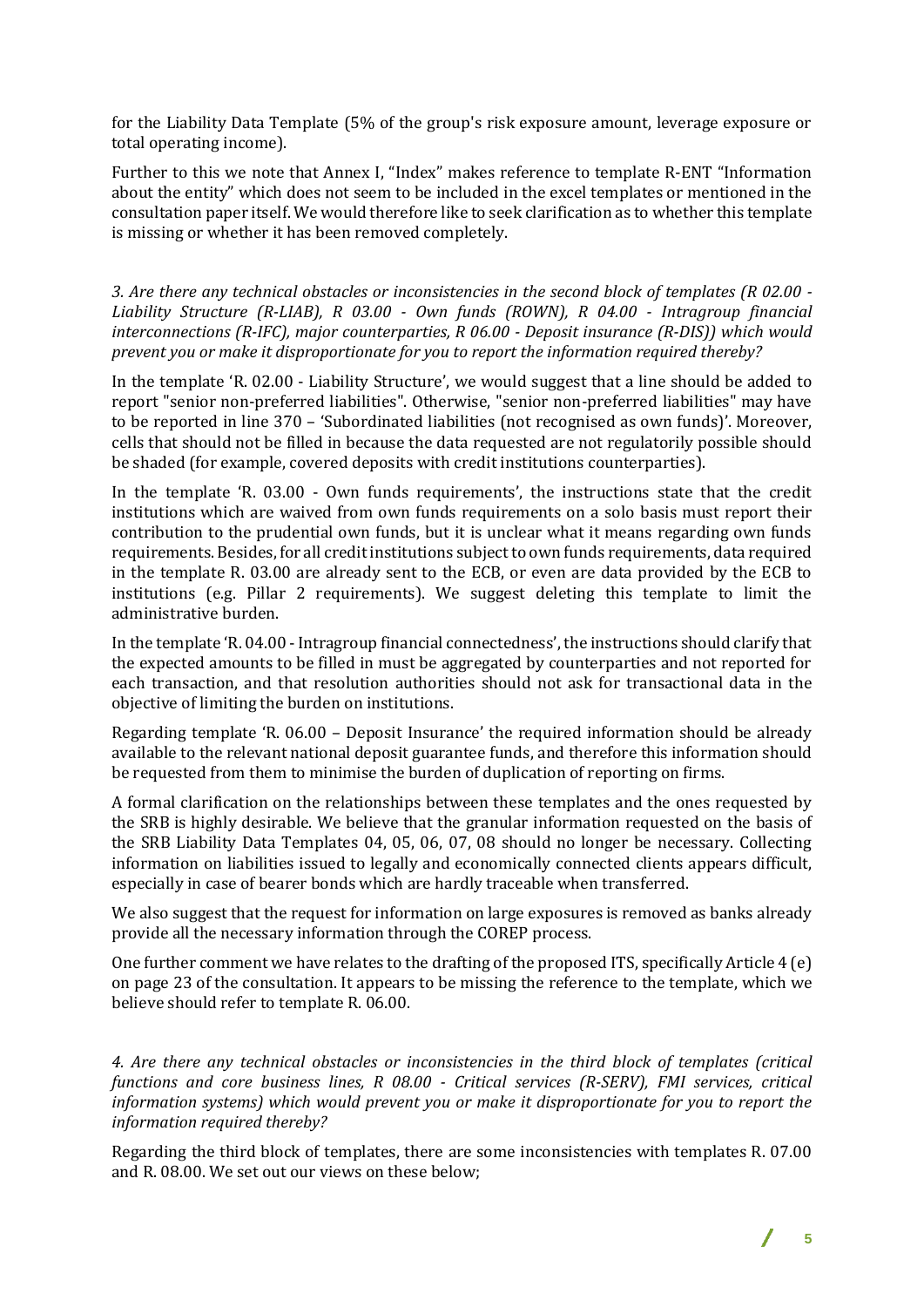## Template R.07.00:

- Sec. 07.01 and 07.02: The Guidance on the Critical Function Report, sec. 1, par. 3, pt. 2 states that "… in contrast to other data collection exercises, quantitative data may be provided as a best estimate since the purpose is to have a clear idea of orders of magnitude". We are assuming that this statement will still be valid with this data request.

We understand that template 07.01 must be provided "for each country in which the group is active". However, the document does not specify which entities must submit this template. The logical approach would be to ask it at resolution group/material entity level, but we wish to note that authorities should avoid asking for the information based on the criteria of template 01.00 (entities which exceed 0.5% of total assets or total risk exposure or CET1 on a group consolidated basis) or else the requirement might become too burdensome.

- The proposed level of analysis alongside geographical areas across legal entities seems to be difficult to implement and reconcile with existing reporting. Reporting for geographical areas would pose several issues of reconciliation with FINREP/COREP reports of the branch/entities operating in that country, also considering the difficulty in allocating the cross-border activities undertaken.

- Sec. 07.02: It is necessary to clarify materiality criteria for Legal Entities "considered material for the performance of the critical functions or not" (e.g. market share). Some Economic Functions may be assessed as critical in a given geographic area, but some entities performing it, if considered individually, may not be material. Such entities may be material only if considered as a group. In our view the criticality assessments should be performed for material legal entities and mapped to their key markets, as currently provided by the SRB CEF Template in the SRM area.

In addition to this, the required Market Share at column 020 is very difficult to determine for internationally active credit institutions. The denominator used for the calculation of the market share should be clearly defined for each economic function and should be provided by the authorities e.g. it could be a national, continental or worldwide geographical zone. This would ensure that sources do not differ, ensuring comparability.

Sec. 07.04: In this section, a simple association of core business lines (identified in sec. 07.03) with critical functions is requested. In this case, it is not possible to identify whether the association between critical functions, core business lines and single legal entities is verified. For instance, the template would miss the relation between a single core business line, its legal entity, and the critical economic function performed. The template could potentially relate the critical economic function to a business line in its entirety, without taking into account that the function is not performed with respect to such a business line for a legal entity. This problem could be addressed by merging templates 07.03 and 07.04.

### Template R.08.00:

It could be reasonable to consider the same parameters as for recovery to define the services criticality.

It is not clear if services entirely developed internally to a legal entity (internal business processes) are to be considered as "Dedicated Services" in the analysis, since the template R. 08.00 requires the provider name to be different from the recipient name.

Regarding field '010' of template R. 08.00, a list of possible service types is provided in Annex II. We would like to seek clarification as to whether it is possible for the contributor to integrate the list with additional elements (not included in your list), as for economic functions.

Regarding field '100' of template R. 08.00, a transitional period (e.g. two years) is considered necessary and would be welcomed, given the expected time and costs associated with

**6**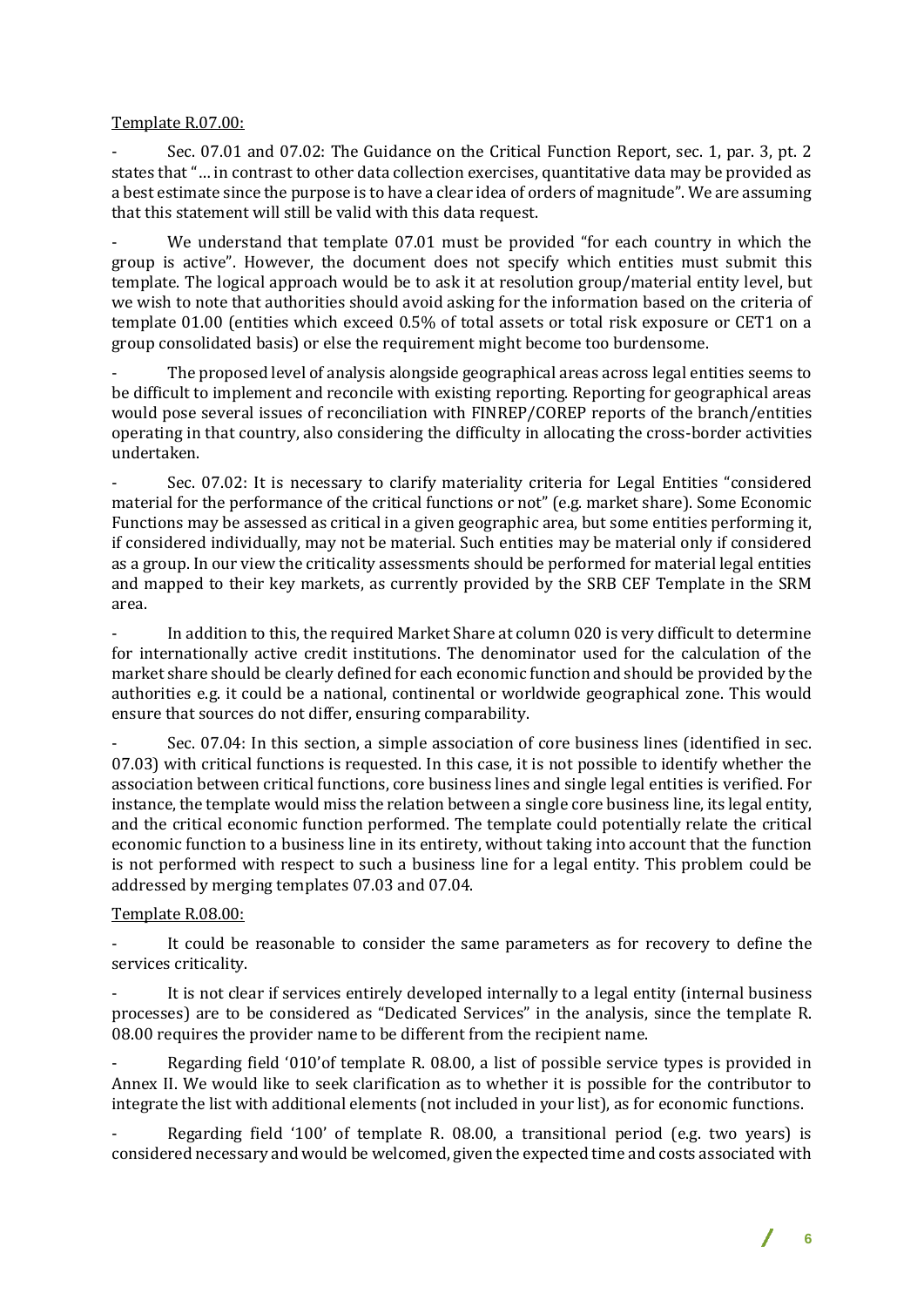the implementation of a critical services contract repository, in order to retrieve any/all the information for all contracts (both with internal and external providers).

Within Annex II of the consultation paper supporting documents we wish to highlight concern regarding field '110' of template R. 08.00, regarding 'resolution-proof' contract clauses (page 35). The third bullet point in particular should be removed as it is difficult for a 'best efforts commitment' to truly be reported on by a firm where it is in the gift of their provider as to whether this is upheld. The requirement for this itself is excessive from the point of view of the provider (and which may be extremely difficult for firms to negotiate). According to the language within the document, the provider could be reported as being able to continue providing the service even after the maturity of the contract, which may or may not be accurate. We therefore suggest that this language be fully removed.

*5. The reporting of FMIs and information systems is already required since 2016. In practice are you operationally able to provide such view and do you think it is necessary to set a transition period, for example to progressively build up over the course of three years a full view of the systems within groups?*

It is advisable that a transition period is granted, in order for systems and databases to adapt to the new requirements for such reporting.

### *6. The reporting of FMI services and enabling services, in templates R 09.02 and R 09.03 could be facilitated if a list of typical services was included. Can you suggest such list?*

Services provided by the FMIs to the legal entities depend on the contracts in place, which vary depending on the FMI. Some services (such as payment services, clearing, custody and settlement) can be expanded in a broader list depending on the degree of detail needed in the report.

An accurate list of typical services can be provided by the FMIs themselves, some of which publish a list of modules and offered typical services, in documents such as the Target 2 'User Detailed Functional Specifications', which can be found in the footnote below3.

*7. Does the nomenclature of information systems in template R 10-01 - Critical Information systems (General information) (R-CIS 1) cover the various types of existing systems, and would it in your view enable the authority to properly identify systems that are key in the performance of critical functions?*

The definition of "Critical Information System" should be better clarified in order for firms to be able to clearly understand which kind of IT systems or IT products shall be included, especially in light of the complexity of the IT architectures of internationally active banks. The lack of a clear definition and a missing industry standard will inevitably lead to a very heterogeneous data provision across banks. In particular it should be clarified if only the IT systems linked to critical functions shall be reported and how this link can be defined, bearing in mind that there are IT systems that cannot be mapped to specific critical functions but are key for performing bank operations.

In this context, the exercise of identifying IT systems for resolution purposes should also be harmonized within similar tasks which are already required from banks (e.g. business continuity management).

 $\overline{a}$ 3[https://www.ecb.europa.eu/paym/t2/shared/pdf/professionals/release\\_10/UDFS\\_book\\_1\\_v10.0\\_20160712.pdf?2a6a2ac1bbb113e551b563a6a54](https://www.ecb.europa.eu/paym/t2/shared/pdf/professionals/release_10/UDFS_book_1_v10.0_20160712.pdf?2a6a2ac1bbb113e551b563a6a547188f) [7188f](https://www.ecb.europa.eu/paym/t2/shared/pdf/professionals/release_10/UDFS_book_1_v10.0_20160712.pdf?2a6a2ac1bbb113e551b563a6a547188f)